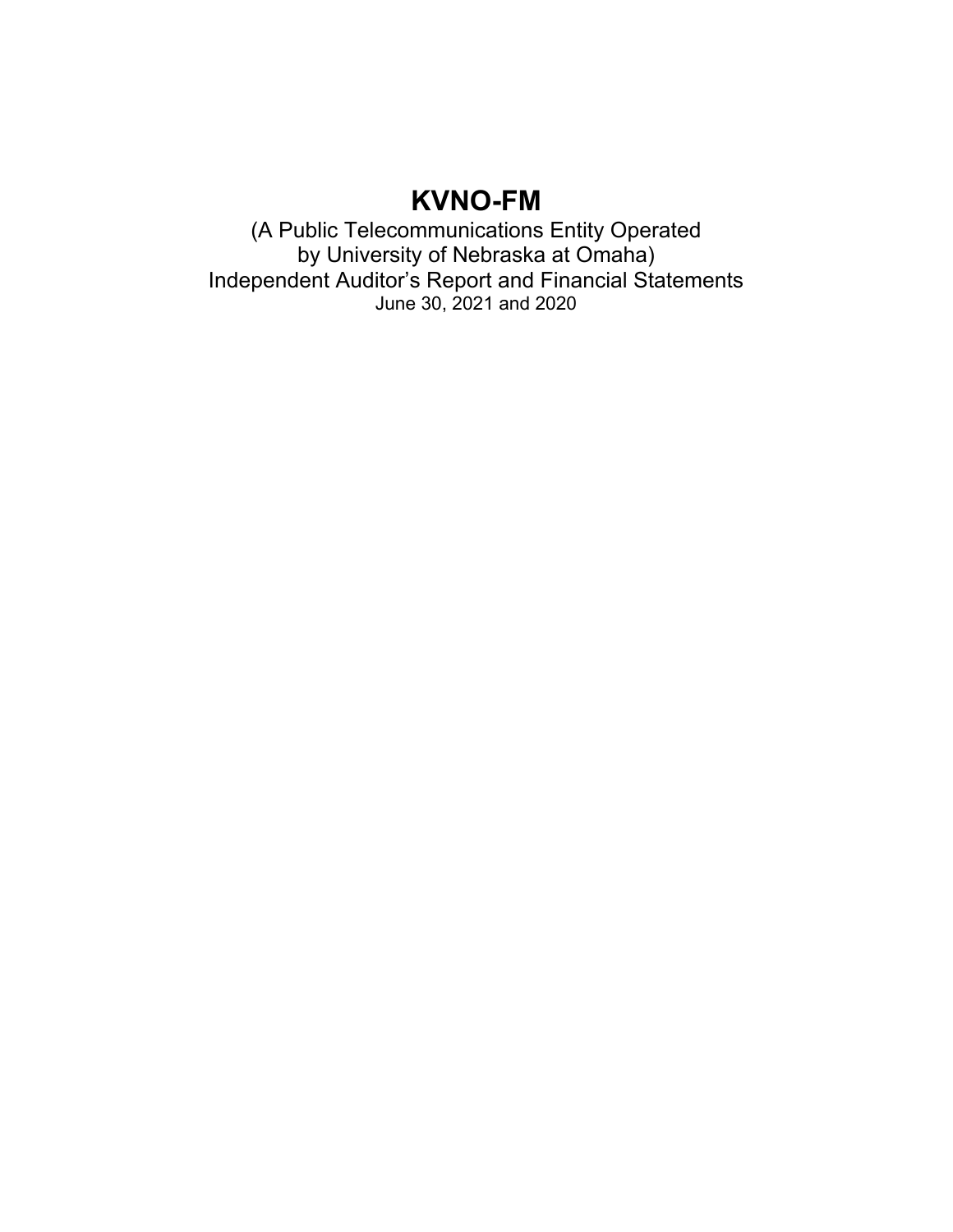### **(A Public Telecommunications Entity Operated by University of Nebraska at Omaha) June 30, 2021 and 2020**

### **Contents**

### **Financial Statements**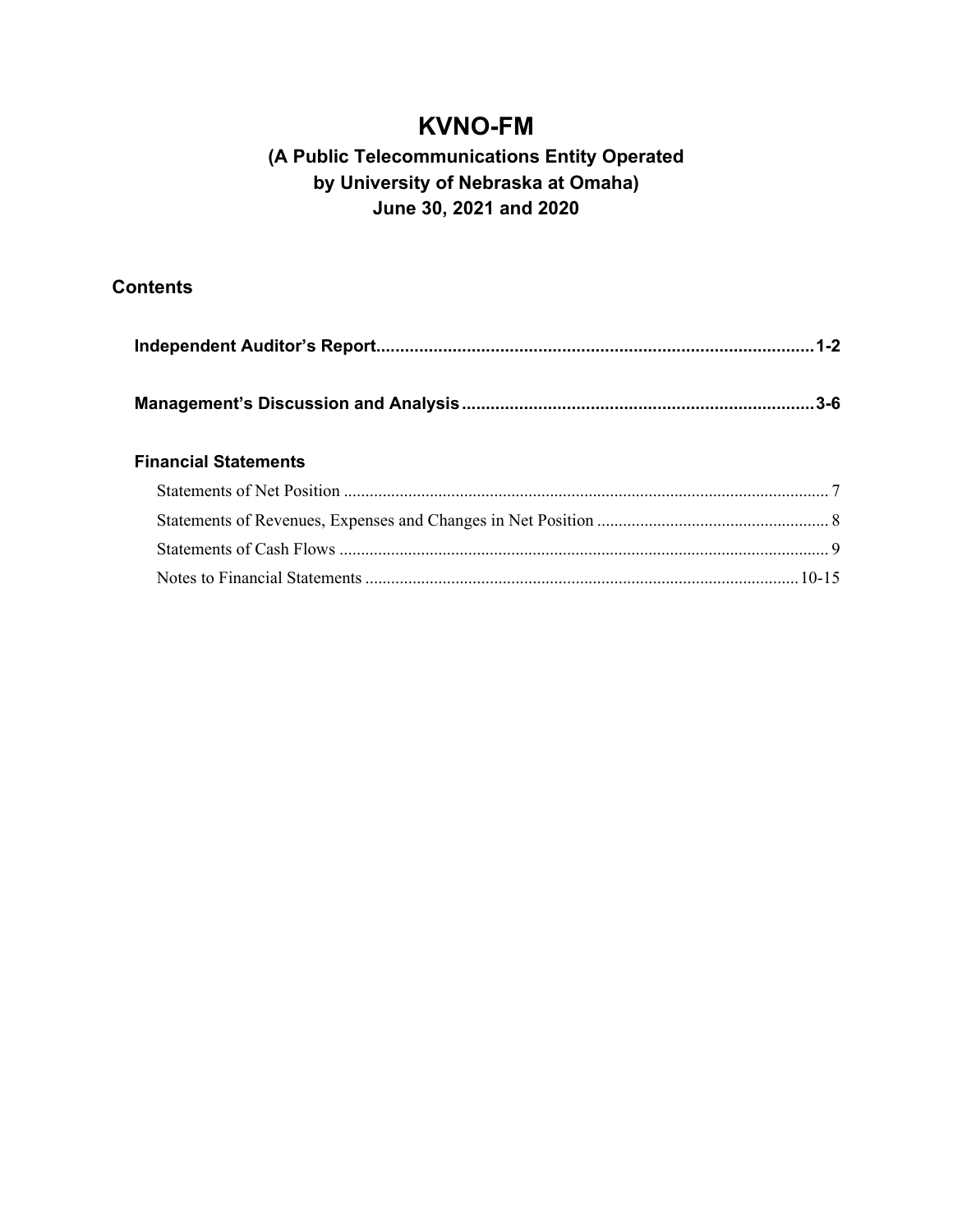

### **Independent Auditor's Report**

Audit Committee Board of Regents University of Nebraska/KVNO-FM Lincoln, Nebraska

We have audited the accompanying financial statements of KVNO-FM (Station), a Public Telecommunications Entity operated by University of Nebraska at Omaha, as of and for the years ended June 30, 2021 and 2020, and the related notes to the financial statements, which collectively comprise the Station's basic financial statements as listed in the table of contents.

### *Management's Responsibility for the Financial Statements*

Management is responsible for the preparation and fair presentation of these financial statements in accordance with accounting principles generally accepted in the United States of America; this includes the design, implementation and maintenance of internal control relevant to the preparation and fair presentation of financial statements that are free from material misstatement, whether due to fraud or error.

#### *Auditor's Responsibility*

Our responsibility is to express an opinion on these financial statements based on our audits. We conducted our audits in accordance with auditing standards generally accepted in the United States of America. Those standards require that we plan and perform the audit to obtain reasonable assurance about whether the financial statements are free from material misstatement.

An audit involves performing procedures to obtain audit evidence about the amounts and disclosures in the financial statements. The procedures selected depend on the auditor's judgment, including the assessment of the risks of material misstatement of the financial statements, whether due to fraud or error. In making those risk assessments, the auditor considers internal control relevant to the entity's preparation and fair presentation of the financial statements in order to design audit procedures that are appropriate in the circumstances, but not for the purpose of expressing an opinion on the effectiveness of the entity's internal control. Accordingly, we express no such opinion. An audit also includes evaluating the appropriateness of accounting policies used and the reasonableness of significant accounting estimates made by management, as well as evaluating the overall presentation of the financial statements.

We believe that the audit evidence we have obtained is sufficient and appropriate to provide a basis for our audit opinion.

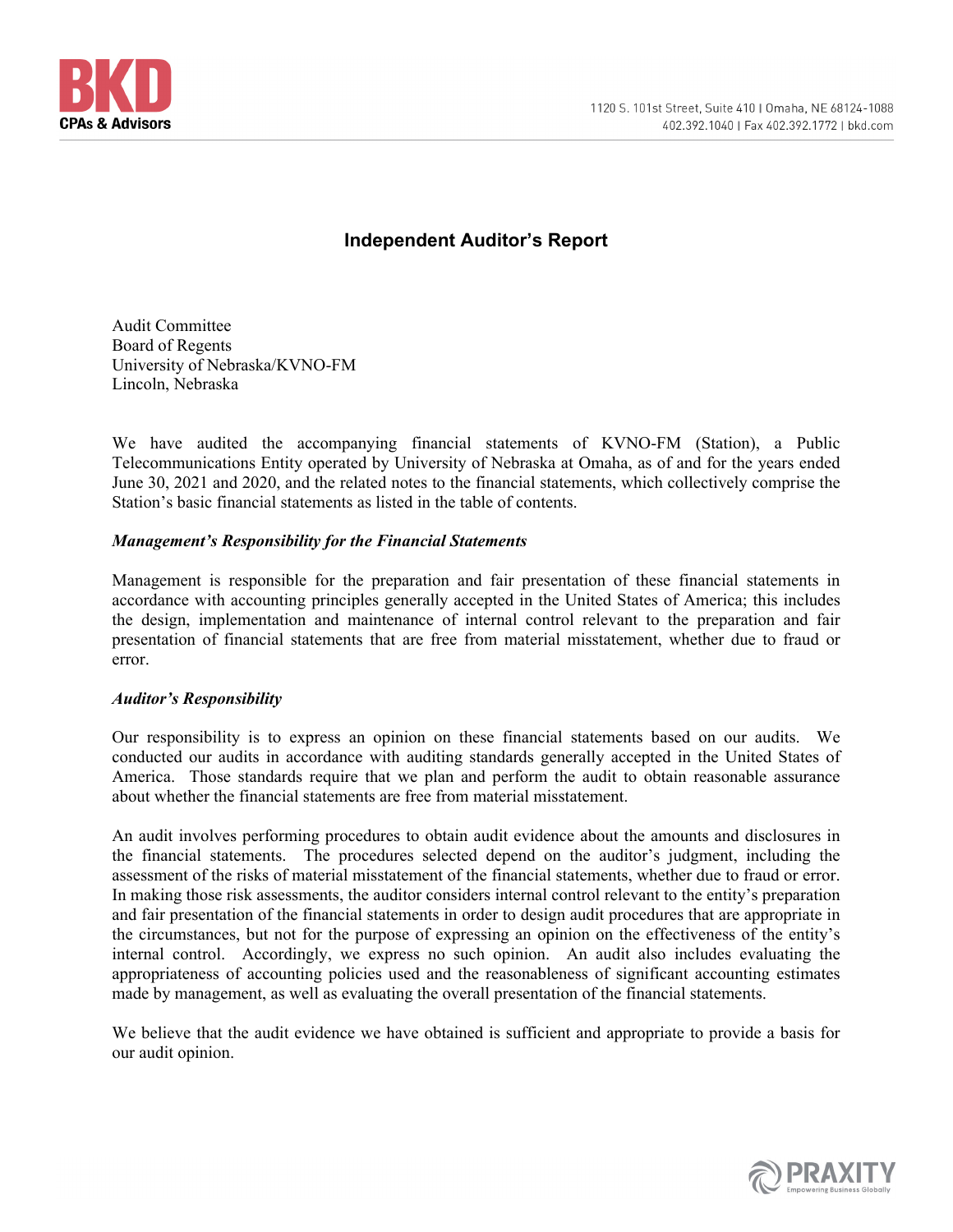Audit Committee Board of Regents University of Nebraska/KVNO-FM Page 2

#### *Opinion*

In our opinion, the financial statements referred to above present fairly, in all material respects, the financial position of KVNO-FM, a Public Telecommunications Entity operated by University of Nebraska at Omaha, as of June 30, 2021 and 2020, and the changes in financial position and cash flows for the years then ended in accordance with accounting principles generally accepted in the United States of America.

#### *Other Matter*

#### *Required Supplementary Information*

Accounting principles generally accepted in the United States of America require that the management's discussion and analysis as listed in the table of contents be presented to supplement the basic financial statements. Such information, although not a part of the basic financial statements, is required by the Governmental Accounting Standards Board, who considers it to be an essential part of financial reporting for placing the basic financial statements in an appropriate operational, economic or historical context. We have applied certain limited procedures to the required supplementary information in accordance with auditing standards generally accepted in the United States of America, which consisted of inquiries of management about the methods of preparing the information and comparing the information for consistency with management's responses to our inquiries, the basic financial statements and other knowledge we obtained during our audit of the basic financial statements. We do not express an opinion or provide any assurance on the information because the limited procedures do not provide us with sufficient evidence to express an opinion or provide any assurance.

BKD,LLP

Omaha, Nebraska January 13, 2022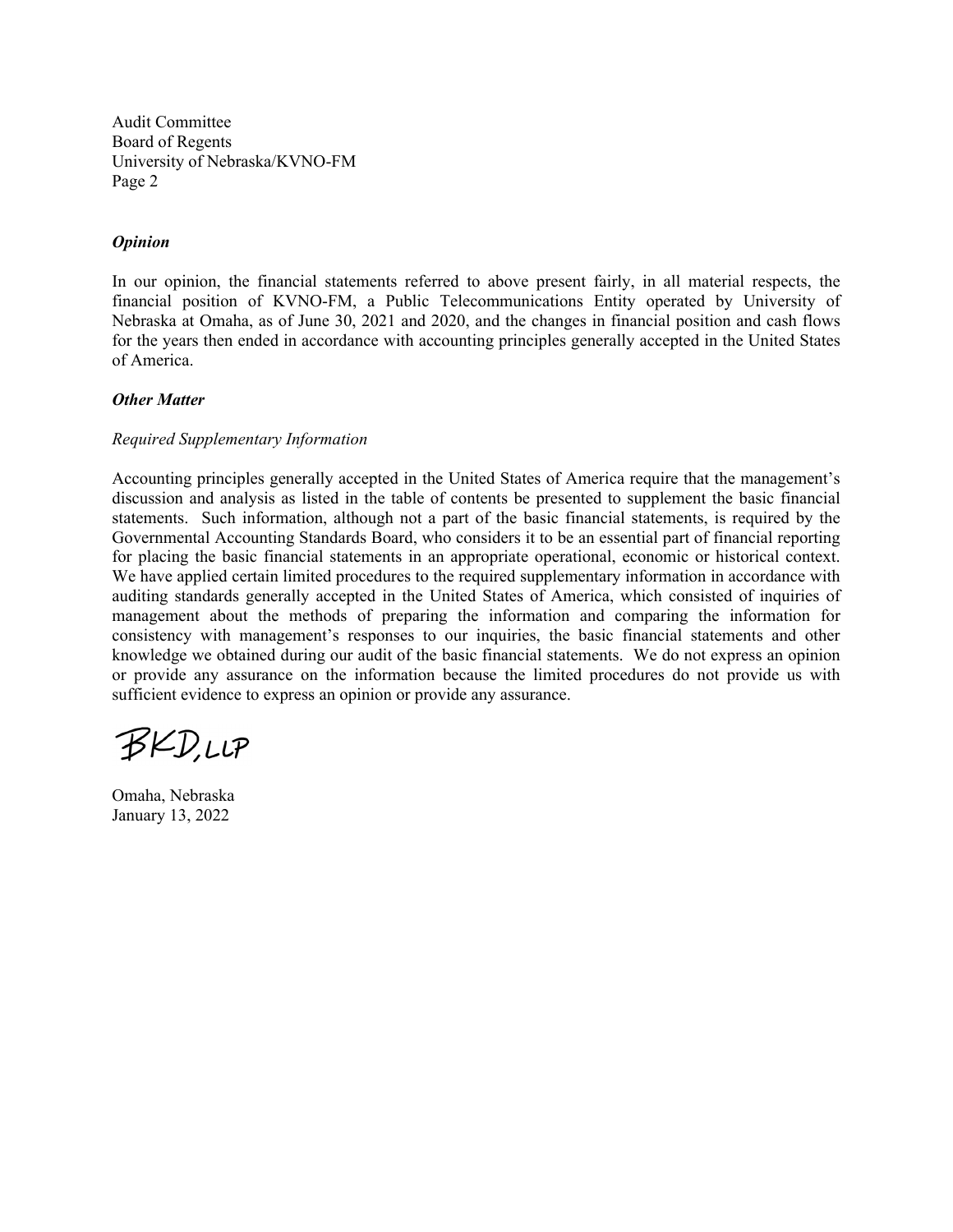## **(A Public Telecommunications Entity Operated by University of Nebraska at Omaha) Management's Discussion and Analysis Years Ended June 30, 2021 and 2020**

### *Introduction*

The following discussion provides an overview of the financial position of KVNO-FM, (the Station) for the years ended June 30, 2021 and 2020, and includes an analysis of the Station's financial statements. These financial statements are prepared in accordance with Governmental Accounting Standards Board (GASB) pronouncements.

This discussion and analysis has been prepared by management along with the financial statements and related footnote disclosures and should be read in conjunction with and is qualified in its entirety by the financial statements and footnotes.

### *Overview*

KVNO is operated by the University of Nebraska at Omaha and provides a noncommercial educational radio service to the Omaha-Council Bluffs metro area. The station's license is held by the University of Nebraska Board of Regents. The station's facilities are located in Omaha, Nebraska on the campus of the University of Nebraska at Omaha. Since 1972, the Station has broadcast primarily classical music, news and fine arts programming. Facilities include on-air production studios, a news center, offices, a reception area, engineering offices and workplace and a music library. The KVNO broadcast towers are located at 72nd and Crown Point in Omaha. KVNO-FM broadcasts in both analog and digital via a studio to transmitter link (STL) to our primary tower location and an analog only signal to a backup secondary transmitter and separate tower location when necessary. Both KVNO transmitters and antennas are located at the 72nd and Crown Point tower site on the KETV Channel 7 Tower and the KMTV Channel 3 tower. KVNO broadcasts at 8900 watts.

### *Financial Highlights*

This discussion and analysis of the Station's financial statements provides an overview of the Station's financial performance during the years ended June 30, 2021, 2020, and 2019. Since the Management's Discussion and Analysis is designed to focus on current activities, resulting change and current known facts, it should be read in conjunction with the Station's basic financial statements and the footnotes.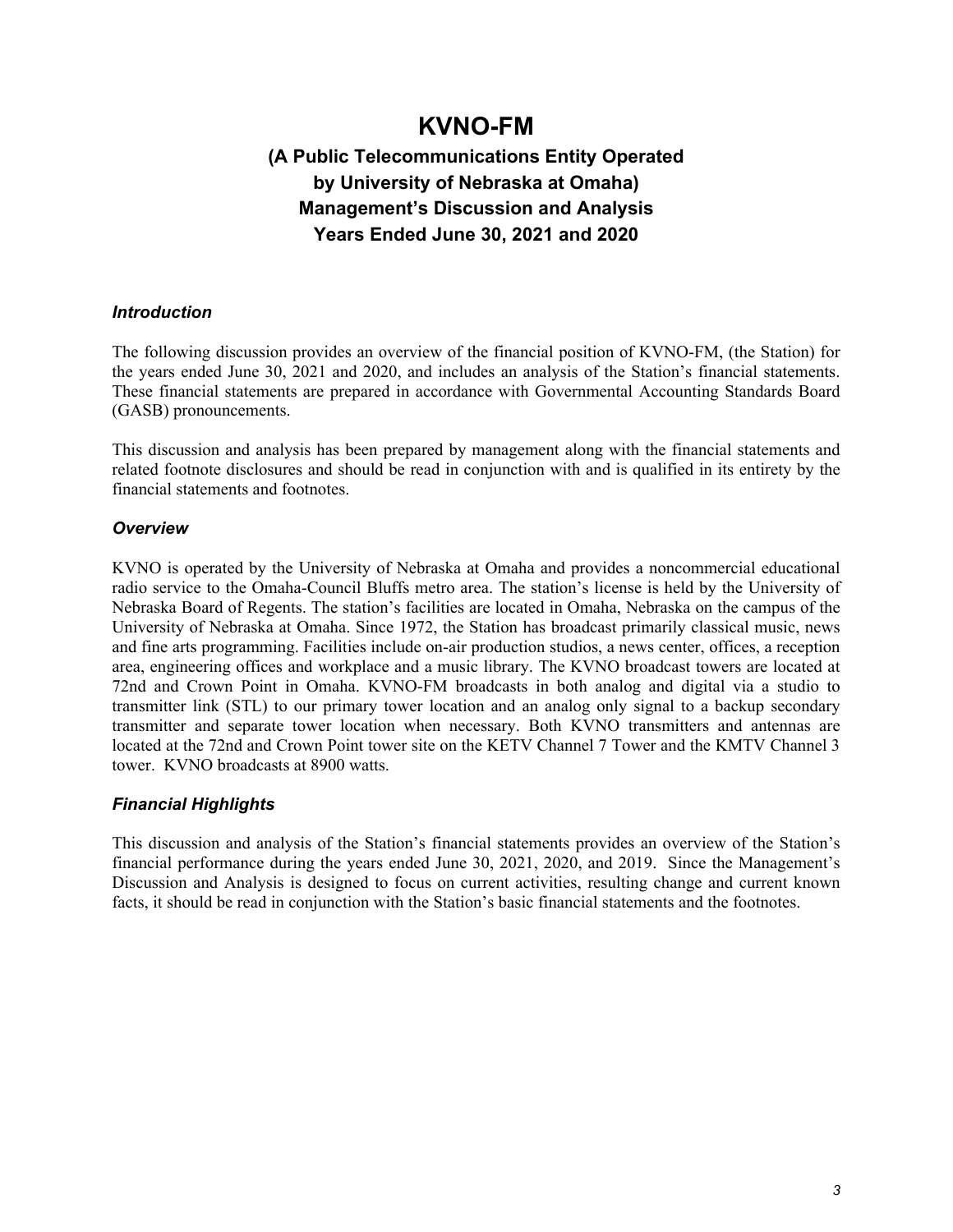### **(A Public Telecommunications Entity Operated by University of Nebraska at Omaha) Management's Discussion and Analysis Years Ended June 30, 2021 and 2020**

#### *Financial Highlights – Continued*

#### *Statements of Net Position*

The Statements of Net Position present the financial position of the Station at the end of the fiscal year and include all assets and liabilities of the Station. The net position presents the current financial condition of the Station. Assets and liabilities are generally measured using current values, with certain exceptions, such as capital assets which are stated at cost less accumulated depreciation. A summary of the Station's assets, liabilities and net position at June 30, 2021, 2020, and 2019 is as follows:

#### **Statements of Net Position**

|                                  | June 30         |               |                |  |  |  |  |
|----------------------------------|-----------------|---------------|----------------|--|--|--|--|
|                                  | 2021            | 2020          | 2019           |  |  |  |  |
| <b>Assets</b>                    |                 |               |                |  |  |  |  |
| Current assets                   | \$<br>1,258,592 | \$<br>810,547 | \$.<br>541,702 |  |  |  |  |
| Non-current assets               | 3,520           | 4,800         | 6,080          |  |  |  |  |
| Total assets                     | 1,262,112       | 815,347       | 547,782        |  |  |  |  |
| <b>Liabilities</b>               |                 |               |                |  |  |  |  |
| Current liabilities              | 85,697          | 73,285        | 60,225         |  |  |  |  |
| <b>Total liabilities</b>         | 85,697          | 73,285        | 60,225         |  |  |  |  |
| <b>Net Position</b>              |                 |               |                |  |  |  |  |
| Net investment in capital assets | 3,520           | 4,800         | 6,080          |  |  |  |  |
| Unrestricted                     | 1,172,895       | 737,262       | 481,477        |  |  |  |  |
| Total net position               | 1,176,415       | 742,062       | 487,557        |  |  |  |  |

Total assets increased approximately 54.8%, 48.9% and 51.3% for years ended June 30, 2021, 2020 and 2019, respectively. The increase is primarily due to the use of funding from the University and University of Nebraska Foundation to support operations. At June 30, 2021, the Station's net position was \$1,176,415. This is comprised of Unrestricted - \$1,172,895 and Net Investment in Capital Assets -\$3,520.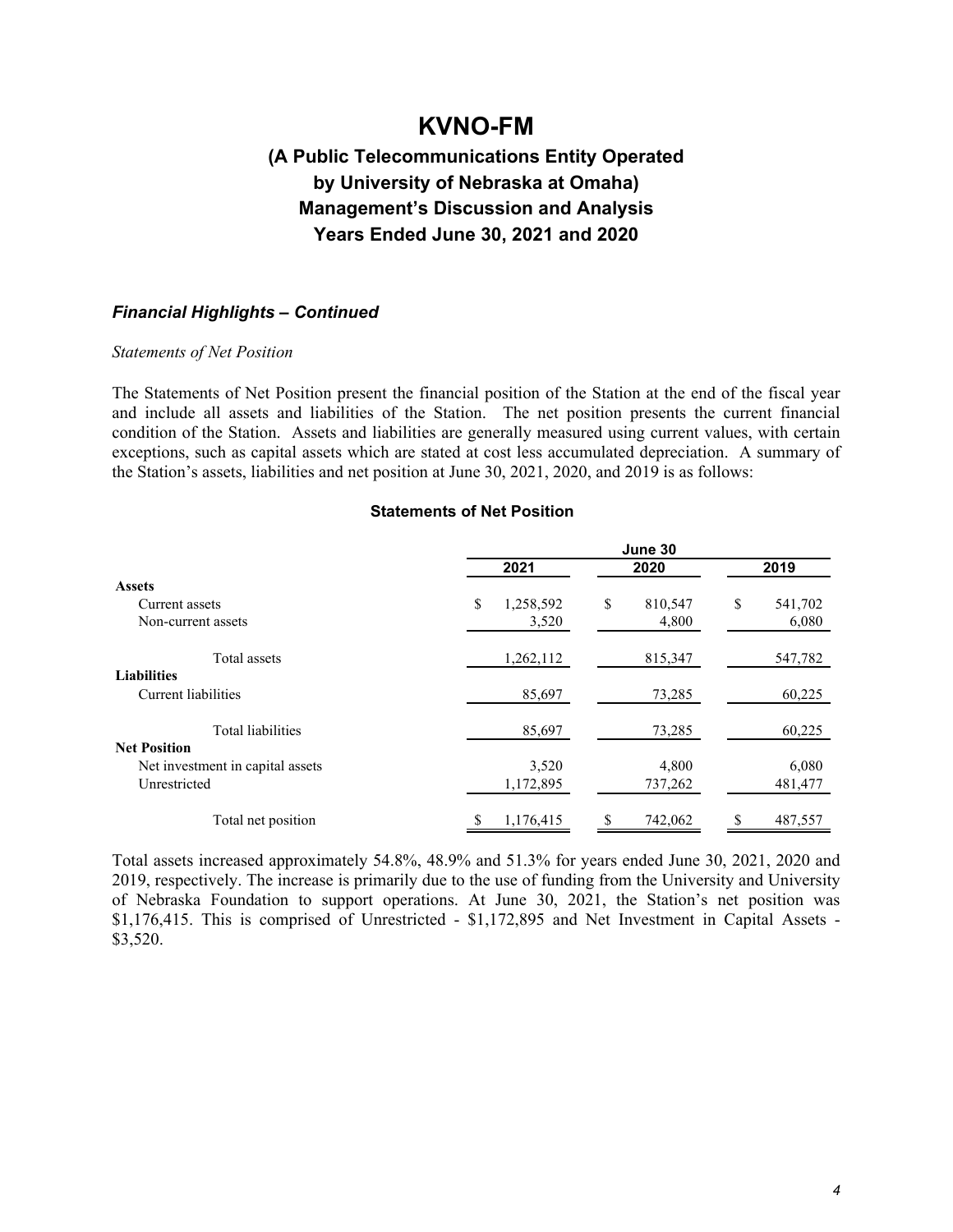## **(A Public Telecommunications Entity Operated by University of Nebraska at Omaha) Management's Discussion and Analysis Years Ended June 30, 2021 and 2020**

### *Financial Highlights – Continued*

#### *Statements of Revenues, Expenses and Changes in Net Position*

The Statements of Revenues, Expenses and Changes in Net Position present the Station's results of operations. The statements distinguish revenues and expenses between operating and non-operating categories and provide a view of the Station's operating margin.

#### **Statements of Revenues, Expenses and Changes Net Position**

|                                        | <b>Years Ended June 30</b> |              |              |  |  |  |
|----------------------------------------|----------------------------|--------------|--------------|--|--|--|
|                                        | 2021                       | 2020         | 2019         |  |  |  |
| <b>Operating Revenue</b>               |                            |              |              |  |  |  |
| Program underwriting                   | \$<br>22,427               | \$<br>38,000 | \$<br>40,057 |  |  |  |
| <b>Community Service Grants</b>        | 97,640                     | 101,684      | 100,633      |  |  |  |
| Total operating revenues               | 120,067                    | 139,684      | 140,690      |  |  |  |
| <b>Operating Expenses</b>              |                            |              |              |  |  |  |
| Program services                       | 748,588                    | 662,822      | 717,586      |  |  |  |
| Supporting services                    | 292,901                    | 266,547      | 275,284      |  |  |  |
| Total operating expenses               | 1,041,489                  | 929,369      | 992,870      |  |  |  |
| <b>Operating Loss</b>                  | (921, 422)                 | (789, 685)   | (852, 180)   |  |  |  |
| <b>Nonoperating Revenues</b>           | 1,355,775                  | 1,044,190    | 1,034,240    |  |  |  |
| <b>Increase in Net Position</b>        | 434,353                    | 254,505      | 182,060      |  |  |  |
| <b>Net Position, Beginning of Year</b> | 742,062                    | 487,557      | 305,497      |  |  |  |
| <b>Net Position, End of Year</b>       | 1,176,415                  | 742,062      | 487,557      |  |  |  |

Total operating revenues decreased approximately 14.0%, 0.7%, and 14.7% for the years ended June 30, 2021, 2020 and 2019, respectively. Underwriting sales decreased during 2021, 2020, and 2019. Total operating expenses decreased from approximately \$992,000 to \$929,000 for the year ended June 30, 2020 before increasing to approximately \$1,041,000 for the year ended June 30, 2021. Total non-operating revenues increased by 29.9% and 1.0% for the years ended June 30, 2021 and 2020, respectively, and decreased 2.3% for the year ended June 30, 2019. Overall, this produced an increase in net position from \$742,062 to \$1,176,415 in 2021.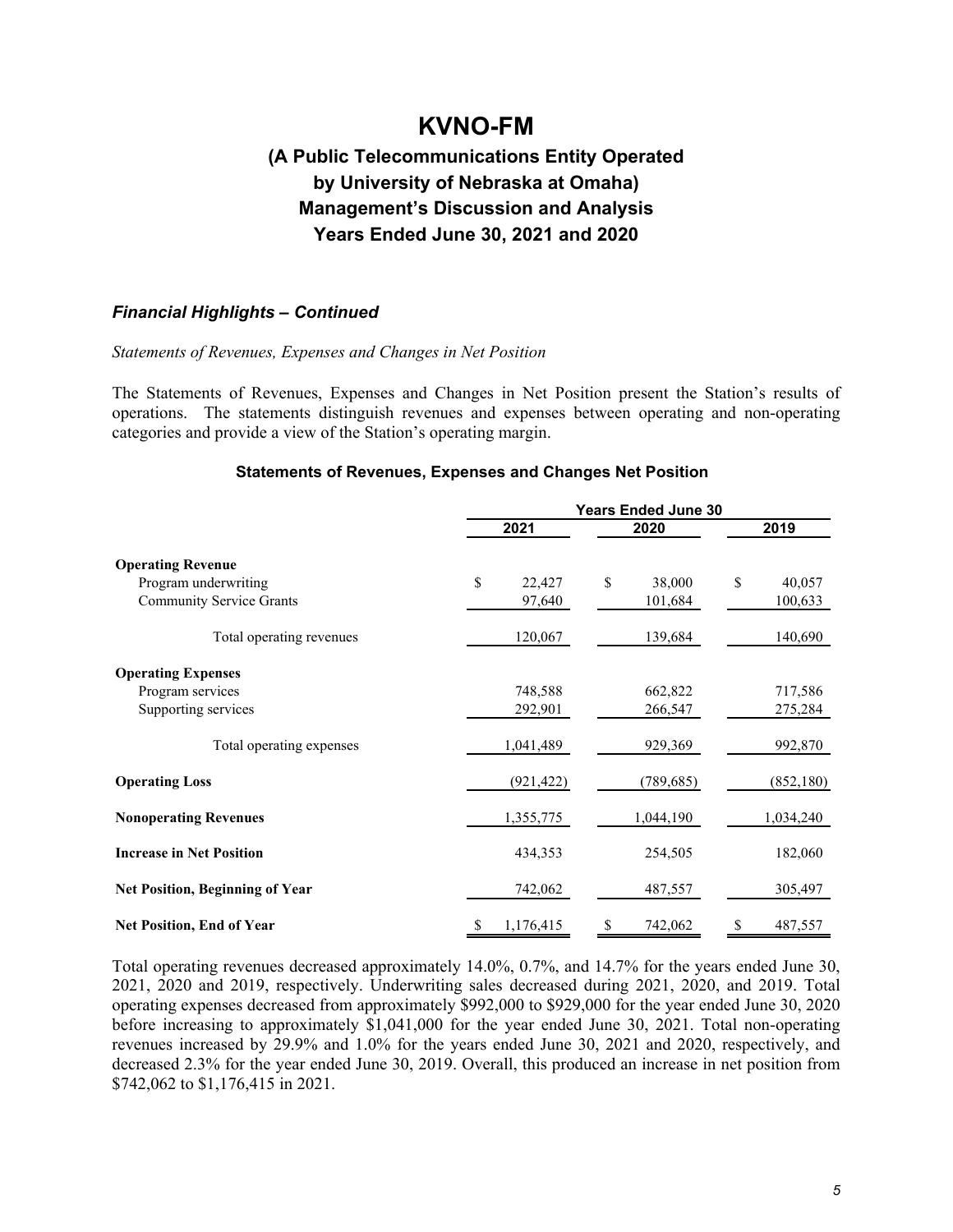### **(A Public Telecommunications Entity Operated by University of Nebraska at Omaha) Management's Discussion and Analysis Years Ended June 30, 2021 and 2020**

### *Financial Highlights – Continued*

#### *Statements of Cash Flows*

The Statements of Cash Flows provide a view of the sources and uses of the Station's cash resources. Comparative summary statements of cash flows for the years ended June 30, 2021, 2020, and 2019 are as follows:

#### **Statements of Cash Flows**

|                                                 | <b>Years Ended June 30</b> |               |               |  |  |  |  |  |
|-------------------------------------------------|----------------------------|---------------|---------------|--|--|--|--|--|
|                                                 | 2021                       | 2020          | 2019          |  |  |  |  |  |
| <b>Operating Activities</b>                     |                            |               |               |  |  |  |  |  |
| Grants and contracts received                   | \$<br>134,424              | \$<br>146,846 | \$<br>147,909 |  |  |  |  |  |
| Payments to suppliers                           | (266,949)                  | (205, 822)    | (203, 591)    |  |  |  |  |  |
| Payments to employees                           | (573, 639)                 | (526,309)     | (599, 163)    |  |  |  |  |  |
| Net change in due to/due from University        | (354, 896)                 | (263, 344)    | (181, 553)    |  |  |  |  |  |
| Net cash used in operating activities           | (1,061,060)                | (848, 629)    | (836, 398)    |  |  |  |  |  |
| <b>Investing Activities</b>                     |                            |               |               |  |  |  |  |  |
| Purchase of property and equipment              |                            |               | (6,400)       |  |  |  |  |  |
| Net cash used in investing activities           |                            |               | (6,400)       |  |  |  |  |  |
| <b>Noncapital Financing Activities</b>          |                            |               |               |  |  |  |  |  |
| Contributions                                   | 465,538                    | 345,496       | 241,829       |  |  |  |  |  |
| University appropriations                       | 617,930                    | 521,442       | 611,972       |  |  |  |  |  |
| Transfers from assets held by others            | (22, 408)                  | (18,309)      | (11,003)      |  |  |  |  |  |
| Net cash provided by noncapital                 |                            |               |               |  |  |  |  |  |
| financing activities                            | 1,061,060                  | 848,629       | 842,798       |  |  |  |  |  |
| <b>Change in Equity in Pooled Cash</b>          |                            |               |               |  |  |  |  |  |
| <b>Equity in Pooled Cash, Beginning of Year</b> |                            |               |               |  |  |  |  |  |
| <b>Equity in Pooled Cash, End of Year</b>       | \$                         |               |               |  |  |  |  |  |

Cash used in operating activities reflects the continued need for funding from noncapital financing activities, as funding from grants and other operating revenues are not sufficient to cover operational needs. The Station's most significant source of cash is noncapital financing activities from the University, grants from the Corporation for Public Broadcasting (CPB), and donor contributions.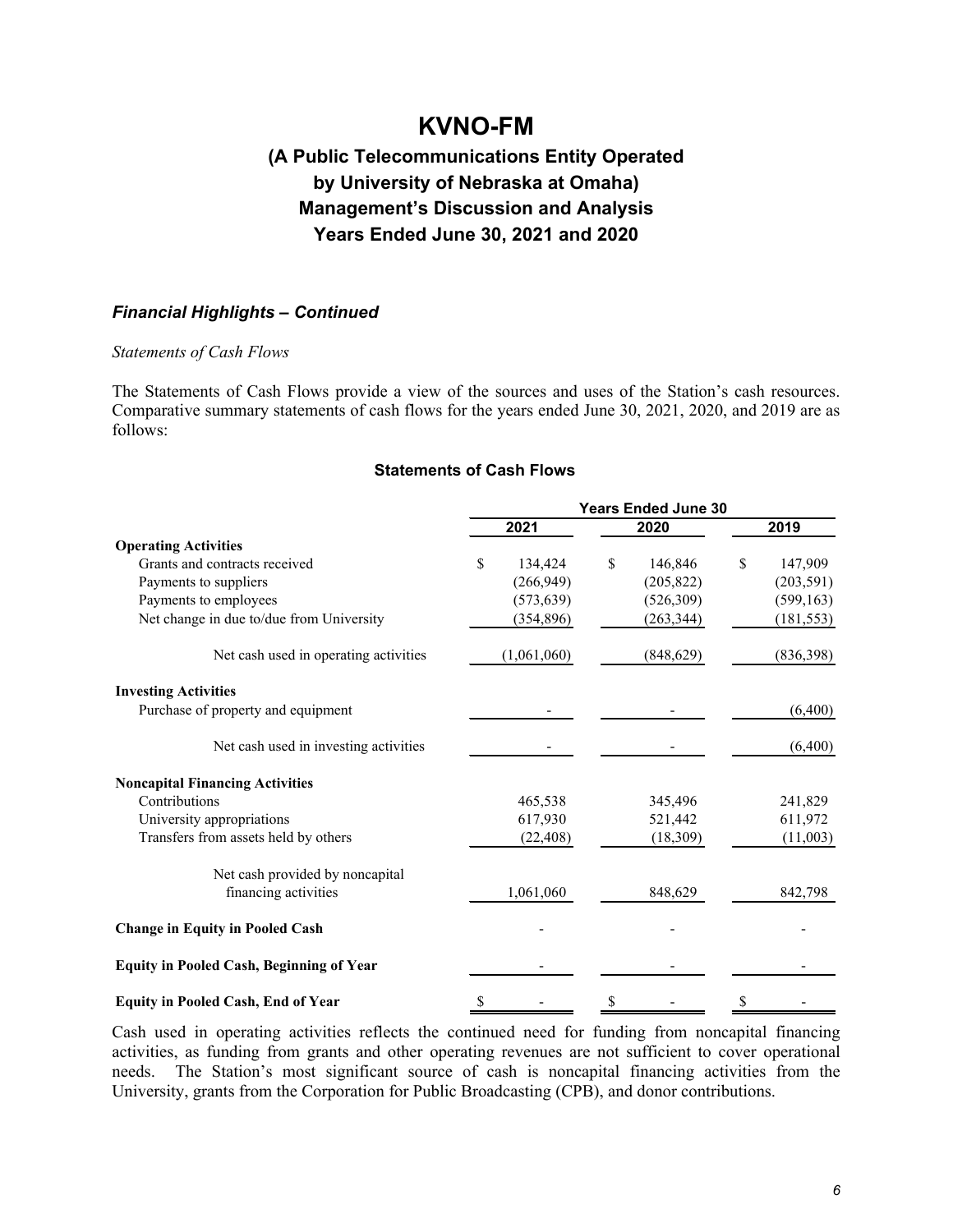## **(A Public Telecommunications Entity Operated by University of Nebraska at Omaha) Statements of Net Position June 30, 2021 and 2020**

| <b>Assets</b>                         |                           |               |  |  |
|---------------------------------------|---------------------------|---------------|--|--|
|                                       | 2021                      | 2020          |  |  |
| <b>Current Assets</b>                 |                           |               |  |  |
| Accounts and contributions receivable | $\mathbb{S}$<br>4,740     | \$<br>5,770   |  |  |
| Due from University                   | 876,257                   | 521,361       |  |  |
| Prepaid expenses                      | 2,575                     | 2,575         |  |  |
| Assets held by others                 | 375,020                   | 280,841       |  |  |
| Total current assets                  | 1,258,592                 | 810,547       |  |  |
| <b>Noncurrent Assets</b>              |                           |               |  |  |
| Capital assets, net                   | 3,520                     | 4,800         |  |  |
| Total noncurrent assets               | 3,520                     | 4,800         |  |  |
| <b>Total</b> assets                   | 1,262,112                 | 815,347       |  |  |
| <b>Liabilities and Net Position</b>   |                           |               |  |  |
| <b>Current Liabilities</b>            |                           |               |  |  |
| Accounts payable and accrued expenses | \$<br>57,573              | \$<br>58,548  |  |  |
| Unearned revenue                      | 28,124                    | 14,737        |  |  |
| Total current liabilities             | 85,697                    | 73,285        |  |  |
| <b>Net Position</b>                   |                           |               |  |  |
| Net investment in capital assets      | 3,520                     | 4,800         |  |  |
| Unrestricted                          | 1,172,895                 | 737,262       |  |  |
| Total net position                    | 1,176,415<br><sup>S</sup> | 742,062<br>\$ |  |  |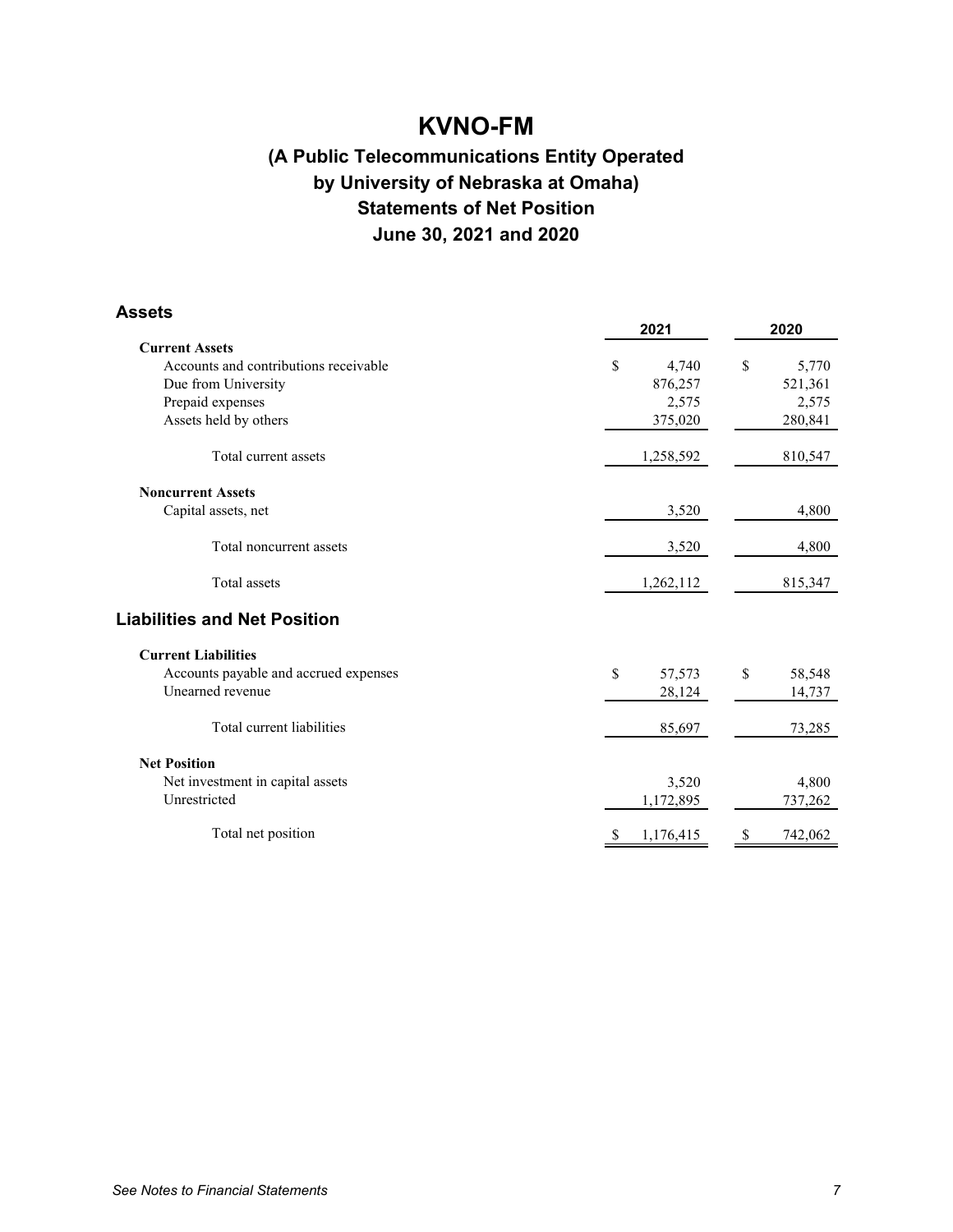## **(A Public Telecommunications Entity Operated by University of Nebraska at Omaha) Statements of Revenues, Expenses and Changes in Net Position Years Ended June 30, 2021 and 2020**

|                                                 | 2021            | 2020          |  |  |
|-------------------------------------------------|-----------------|---------------|--|--|
| <b>Operating Revenues</b>                       |                 |               |  |  |
| Program underwriting                            | \$<br>22,427    | \$<br>38,000  |  |  |
| Community Service Grants (CSG)                  | 97,640          | 101,684       |  |  |
| Total operating revenues                        | 120,067         | 139,684       |  |  |
| <b>Operating Expenses</b>                       |                 |               |  |  |
| Program services                                |                 |               |  |  |
| Programming and production                      | 549,219         | 480,085       |  |  |
| Broadcasting                                    | 143,166         | 133,371       |  |  |
| Program information                             | 56,203          | 49,366        |  |  |
| Supporting services                             |                 |               |  |  |
| Management, general and administrative          | 222,975         | 205,611       |  |  |
| Fundraising                                     | 53,109          | 46,229        |  |  |
| Underwriting                                    | 16,817          | 14,707        |  |  |
| Total operating expenses                        | 1,041,489       | 929,369       |  |  |
| <b>Operating Loss</b>                           | (921, 422)      | (789, 685)    |  |  |
| <b>Nonoperating Revenues</b>                    |                 |               |  |  |
| University appropriations                       | 617,930         | 521,442       |  |  |
| <b>Indirect University support</b>              | 130,014         | 123,694       |  |  |
| In-kind contributions                           | 70,582          | 70,326        |  |  |
| Foundations and non-profits contributions       | 11,349          | 11,416        |  |  |
| Stabilization grants                            | 144,443         | 75,000        |  |  |
| Memberships and other individuals contributions | 309,746         | 259,080       |  |  |
| Investment gain (loss)                          | 71,711          | (16,768)      |  |  |
| Nonoperating revenues                           | 1,355,775       | 1,044,190     |  |  |
| <b>Increase in Net Position</b>                 | 434,353         | 254,505       |  |  |
| <b>Net Position, Beginning of Year</b>          | 742,062         | 487,557       |  |  |
| <b>Net Position, End of Year</b>                | \$<br>1,176,415 | \$<br>742,062 |  |  |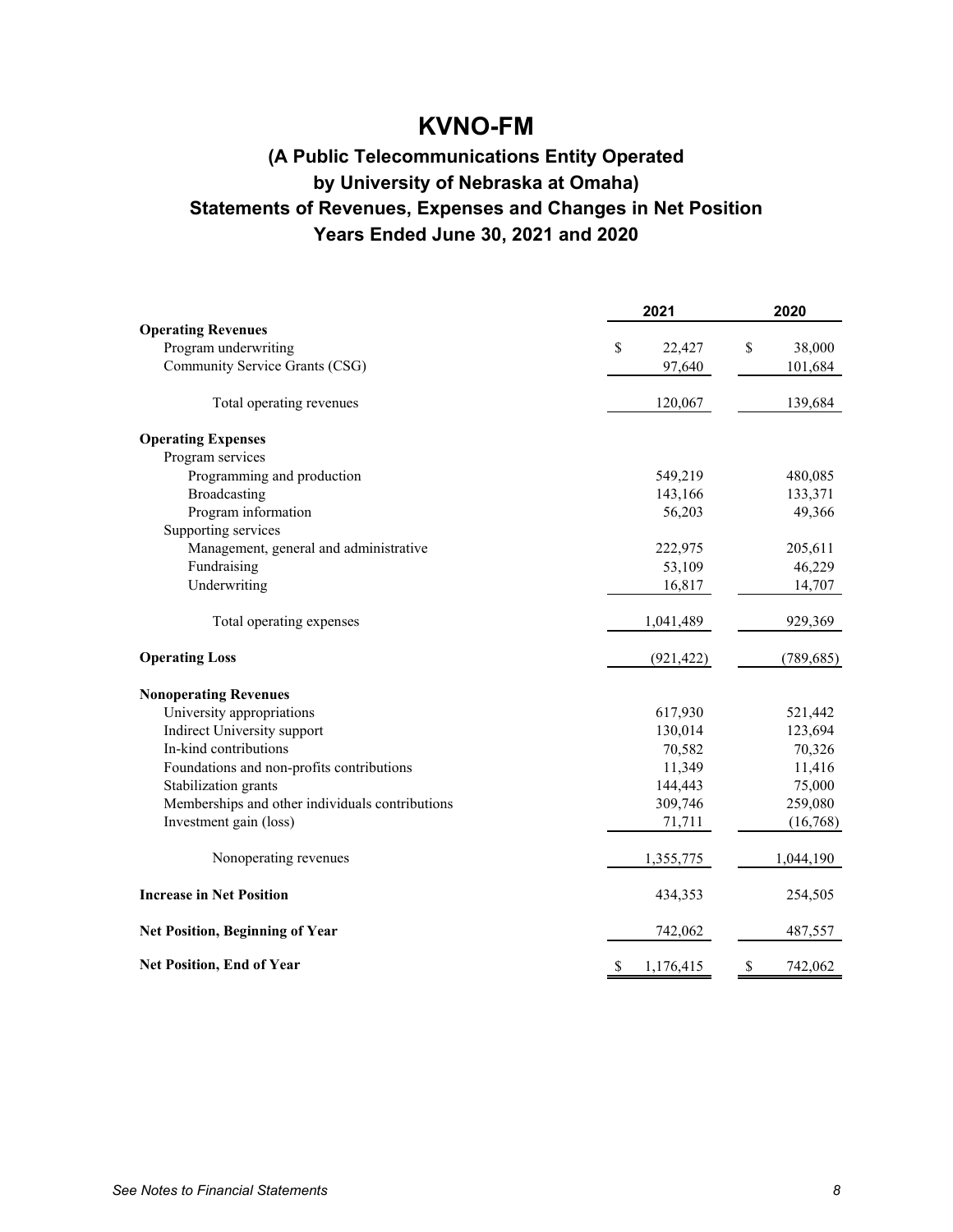## **(A Public Telecommunications Entity Operated by University of Nebraska at Omaha) Statements of Cash Flows Years Ended June 30, 2021 and 2020**

|                                                             | 2021              | 2020             |  |  |
|-------------------------------------------------------------|-------------------|------------------|--|--|
| <b>Operating Activities</b>                                 |                   |                  |  |  |
| Grants and contracts received                               | \$<br>134,424     | \$<br>146,846    |  |  |
| Payments to suppliers                                       | (266,949)         | (205, 822)       |  |  |
| Payments to employees                                       | (573, 639)        | (526, 309)       |  |  |
| Net change in due to/due from University                    | (354, 896)        | (263, 344)       |  |  |
| Net cash used in operating activities                       | (1,061,060)       | (848, 629)       |  |  |
| <b>Noncapital Financing Activities</b>                      |                   |                  |  |  |
| Contributions                                               | 465,538           | 345,496          |  |  |
| University appropriations                                   | 617,930           | 521,442          |  |  |
| Transfers to funds held by others                           | (22, 408)         | (18, 309)        |  |  |
| Net cash provided by noncapital financing activities        | 1,061,060         | 848,629          |  |  |
| <b>Change in Equity in Pooled Cash</b>                      |                   |                  |  |  |
| <b>Equity in Pooled Cash, Beginning of Year</b>             |                   |                  |  |  |
| <b>Equity in Pooled Cash, End of Year</b>                   | S.                | \$               |  |  |
| Reconciliation of Operating Loss to Net Cash Used in        |                   |                  |  |  |
| <b>Operating Activities</b>                                 |                   |                  |  |  |
| Operating loss                                              | (921, 422)        | (789, 685)       |  |  |
| Adjustments to reconcile operating loss to net cash used in |                   |                  |  |  |
| operating activities                                        |                   |                  |  |  |
| Depreciation expense                                        | 1,280             | 1,280            |  |  |
| Indirect University support                                 | 130,014           | 123,694          |  |  |
| In-kind contributions                                       | 70,582            | 70,326           |  |  |
| Change in assets and liabilities                            |                   |                  |  |  |
| Accounts receivable                                         | 970               | (3,916)          |  |  |
| Prepaid expenses                                            |                   | (44)             |  |  |
| Accounts payable and accrued expenses                       | (975)             | 1,982            |  |  |
| Due from University                                         | (354, 896)        | (263, 344)       |  |  |
| Unearned revenue                                            | 13,387            | 11,078           |  |  |
| <b>Net Cash Used in Operating Activities</b>                | \$<br>(1,061,060) | \$<br>(848, 629) |  |  |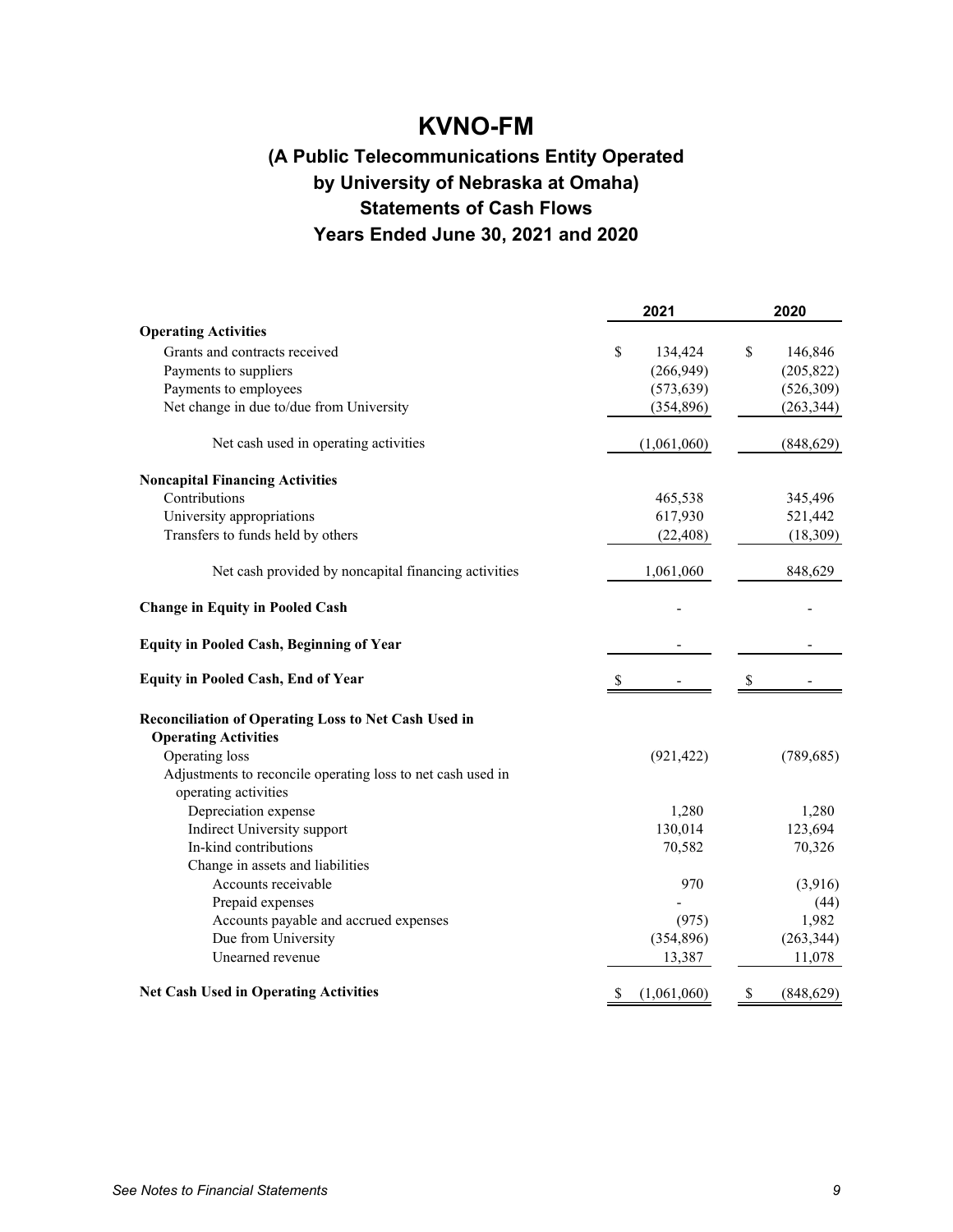### **(A Public Telecommunications Entity Operated by University of Nebraska at Omaha) Notes to Financial Statements June 30, 2021 and 2020**

### **Note 1: Nature of Operations and Summary of Significant Accounting Policies**

#### *Nature of Operations*

KVNO-FM (the "Station") is operated by the University of Nebraska at Omaha (the University) and serves Eastern Nebraska and Western Iowa. The Station's major emphasis is broadcasting classical music to its listening audience. The Station's revenues and other support are derived principally from contributions and university appropriations.

#### *Basis of Accounting and Presentation*

The Station is considered a special purpose government engaged only in business-type activities. The financial statements of the Station have been prepared on the accrual basis of accounting. Under the accrual basis, revenues are recognized when earned and expenses are recorded when an obligation has been incurred. The Station prepares its financial statements as a business-type activity in conformity with applicable pronouncements of the Governmental Accounting Standards Board (GASB). The Station first applies restricted net position when an expense or outlay is incurred for purposes for which both restricted and unrestricted net position are available.

#### *Use of Estimates*

The preparation of financial statements in conformity with accounting principles generally accepted in the United States of America requires management to make estimates and assumptions that affect the reported amounts of assets, liabilities and deferred inflows and outflows of resources and disclosure of contingent assets and liabilities at the date of the financial statements and the reported amounts of revenues, expenses, gains, losses and other changes in net position during the reporting period. Actual results could differ from those estimates.

#### *Assets Held by Others*

The Station is the beneficiary of funds held by other organizations related to the University. Pooled funds of \$375,020 and \$280,841 at June 30, 2021 and 2020, respectively, held by the University of Nebraska Foundation are recorded as assets held by others on the statements of net position.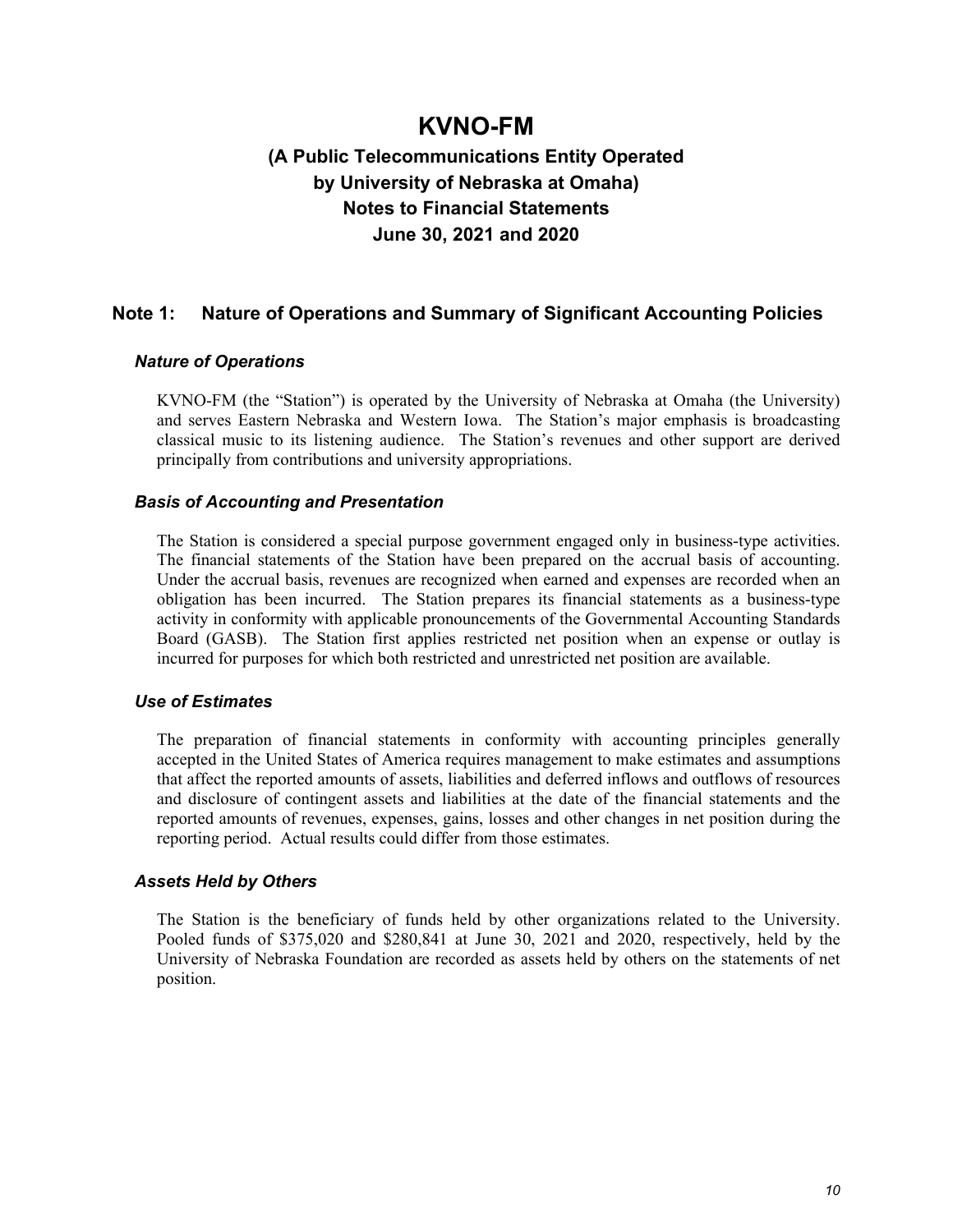### **(A Public Telecommunications Entity Operated by University of Nebraska at Omaha) Notes to Financial Statements June 30, 2021 and 2020**

### **Note 1: Nature of Operations and Summary of Significant Accounting Policies - Continued**

#### *Accounts Receivable*

Accounts receivable consists of amounts billed to underwriters plus unbilled amounts for outstanding underwriting contracts. The Station analyzes collectability of underwriting and other receivables based upon a review of outstanding receivables, historical collection information and existing economic conditions. Delinquent receivables are written off based on individual credit evaluation and specific circumstances of the underwriter. There is no allowance recorded at June 30, 2021 and 2020.

#### *Capital Assets*

Capital assets are recorded at cost at the date of acquisition or acquisition value at the date of donation if acquired by gift. The Station's capitalization policy includes all items with a cost greater than \$5,000 and an estimated useful life greater than one year. Depreciation is computed using the straight-line method over the estimated useful life of each asset. The following estimated useful lives are being used by the Station:

| Towers and Transmission Equipment | 5-20 years   |
|-----------------------------------|--------------|
| Production Equipment              | $5-15$ years |

#### *Compensated Absences*

University policies permit most employees to accumulate vacation and sick leave benefits that may be realized as paid time off or, in limited circumstances, as a cash payment. Expense and the related liability are recognized as vacation benefits are earned, whether the employee is expected to realize the benefit as time off or in cash. Expense and the related liability for sick leave benefits are recognized when earned to the extent the employee is expected to realize the benefit in cash determined using the termination payment method. Sick leave benefits expected to be realized as paid time off are recognized as expense when the time off occurs and no liability is accrued for such benefits employees have earned but not yet realized. Compensated absence liabilities are computed using the regular pay and termination pay rates in effect at the statement of net position date plus an additional amount for compensation-related payments such as Social Security and Medicare taxes computed using rates in effect at that date.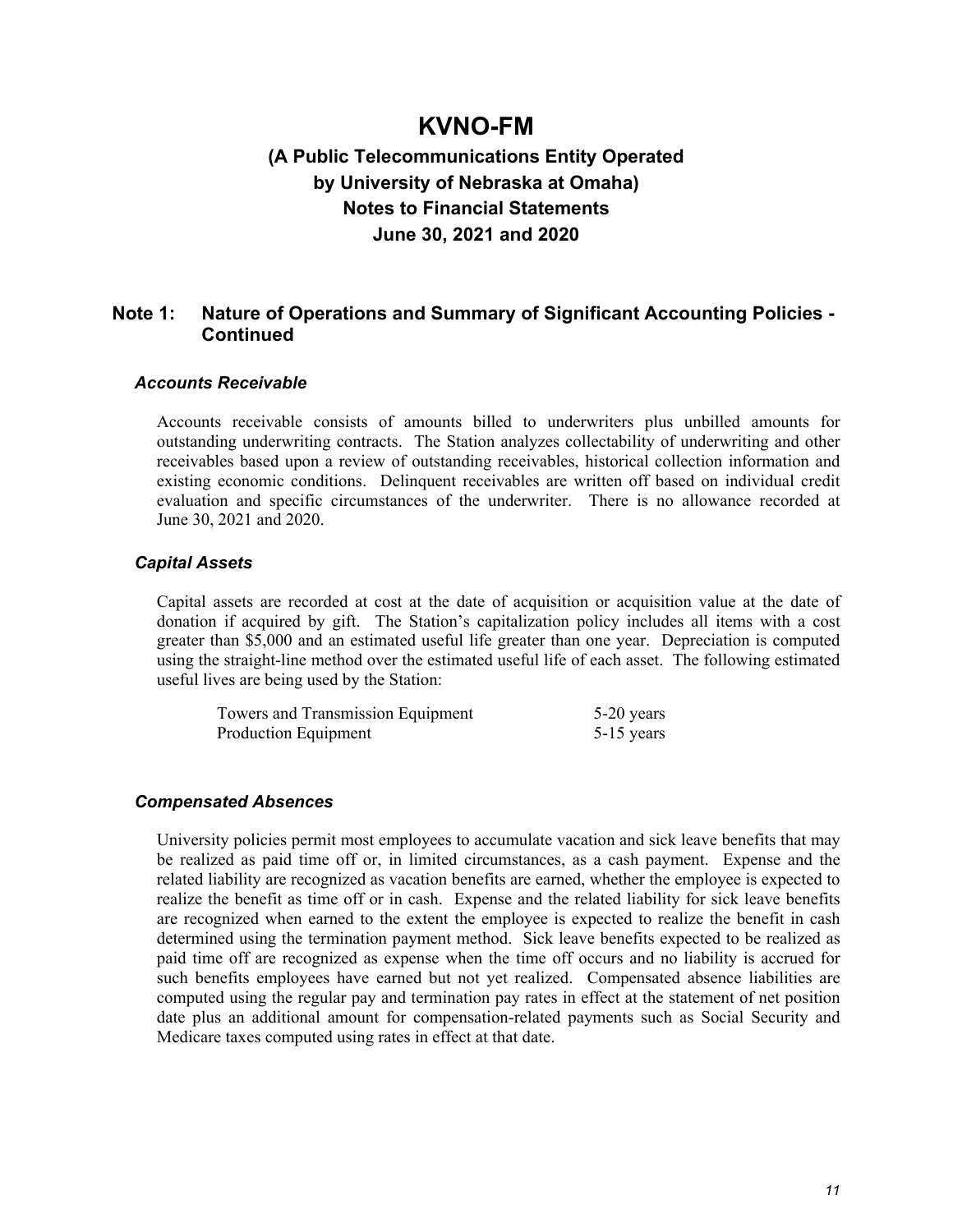### **(A Public Telecommunications Entity Operated by University of Nebraska at Omaha) Notes to Financial Statements June 30, 2021 and 2020**

### **Note 1: Nature of Operations and Summary of Significant Accounting Policies - Continued**

### *Net Position*

Net position of the Station is classified in two components. Net investment in capital assets consists of capital assets net of accumulated depreciation and reduced by the outstanding balances of borrowings used to finance the purchase or construction of those assets. Unrestricted net position is the remaining net position that does not meet the definition of net investment in capital assets.

### *Classification of Revenues*

The Station has classified its revenues as either operating or nonoperating revenues according to the following criteria:

*Operating revenues* – Operating revenues include activities that have the characteristics of exchange transactions, such as federal and state grants and underwriting contracts.

*Nonoperating revenues* – Nonoperating revenues include activities that have the characteristics of nonexchange transactions, such as gifts and contributions, and other revenue sources that are defined as nonoperating revenues by GASB No. 9, *Reporting Cash Flows of Proprietary and Nonexpendable Trust Funds and Government Entities That Use Proprietary Fund Accounting*, and GASB No. 34, *Basic Financial Statements – and Management's Discussion and Analysis – for State and Local Governments,* such as contributed support by the University.

#### *Revenue Recognition*

The Station records revenue based on the following recognition policies:

Membership contributions are recognized as nonoperating revenues in the period they are received.

Unrestricted portions of Community Service Grants are recorded as revenue when received.

Grants for other purposes are recorded as unearned revenue, upon receipts of funds, until an expenditure is incurred for which the grant was intended. The amounts are then included in revenue. Upon completion of the project, any remaining balance in unearned revenue related to the project, if not required to be returned to the grantor, is recognized as revenue.

University appropriations are recorded as revenue in the statements of revenues, expenses and changes in net position when an expenditure is recorded.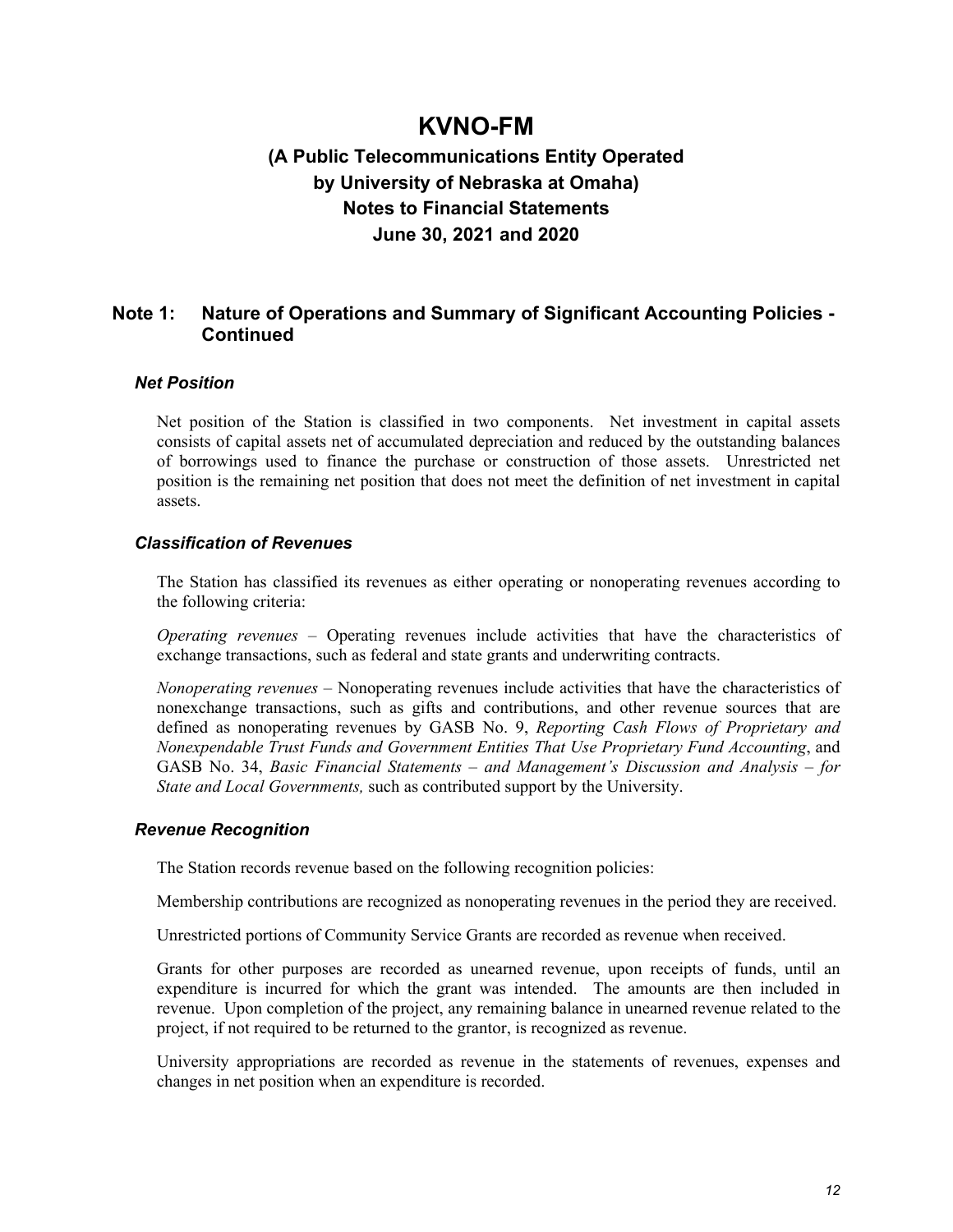### **(A Public Telecommunications Entity Operated by University of Nebraska at Omaha) Notes to Financial Statements June 30, 2021 and 2020**

### **Note 1: Nature of Operations and Summary of Significant Accounting Policies - Continued**

### *Income Taxes*

As a component of a state institution of higher education, the income of the Station is generally exempt from federal and state income taxes under Section 115(a) of the Internal Revenue Code and a similar provision of state law.

### *Indirect University Support*

Donated facilities from the University consist of office and studio space together with related occupancy costs and are recorded in revenue and expense. Administrative support from the University consists of allocated administrative costs and certain other expenses incurred by the University on behalf of the Station.

### *In-kind Contributions*

In addition to receiving cash contributions, the Station receives in-kind contributions of tower space from various donors. It is the policy of the Station to record the estimated fair value of certain in-kind donations as an expense in its financial statements, and similarly increase contribution revenue by a like amount. For the years ended June 30, 2021 and 2020, \$70,582 and \$70,326, respectively, was received in in-kind contributions.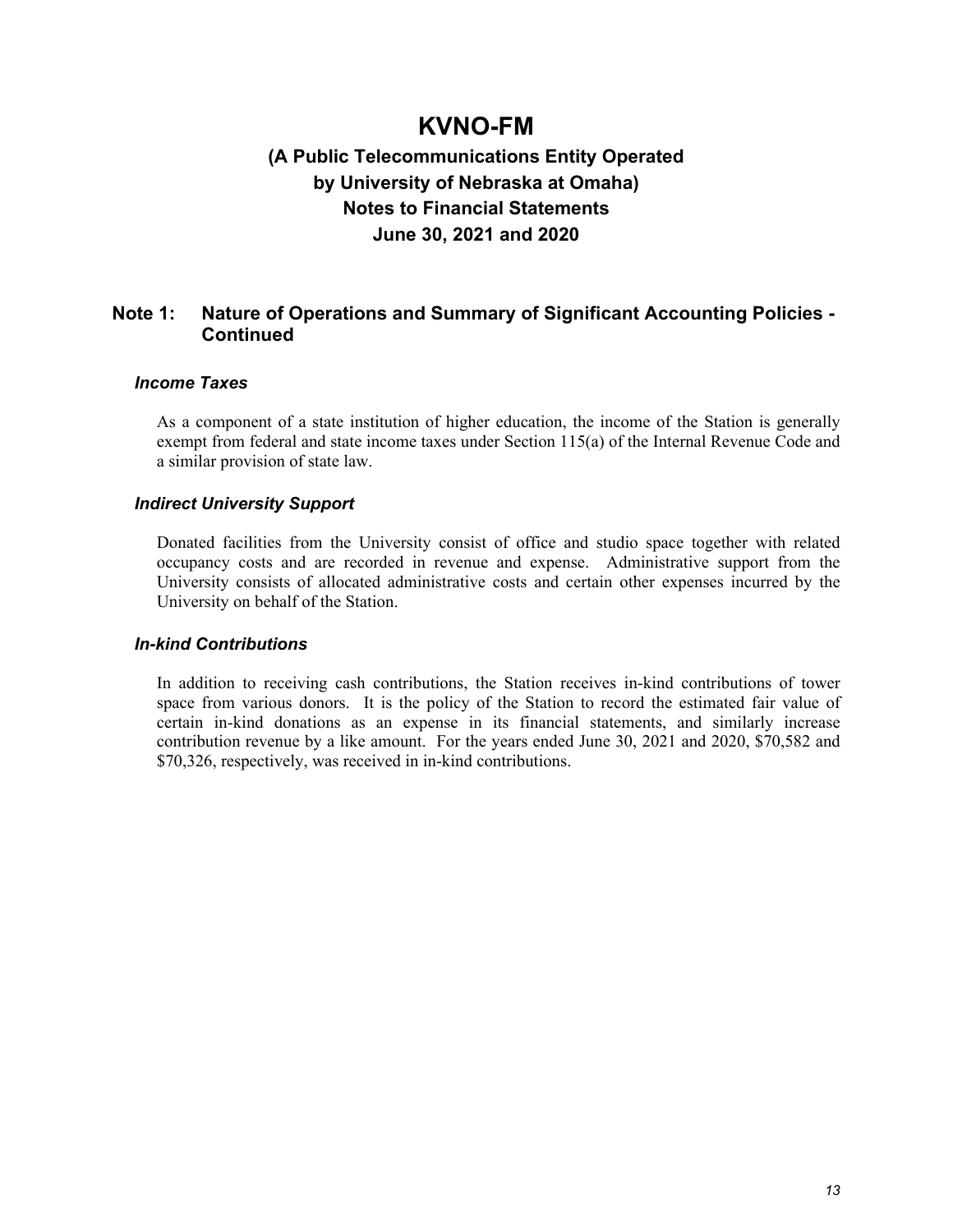## **(A Public Telecommunications Entity Operated by University of Nebraska at Omaha) Notes to Financial Statements June 30, 2021 and 2020**

### **Note 2: Capital Assets**

Capital assets activity for the years ended June 30, 2021 and 2020, was:

| <b>Beginning</b><br>2021<br><b>Balance</b>                                                 |              | <b>Additions</b>  |    | <b>Reductions</b> |    | <b>Ending</b><br><b>Balance</b> |               |                   |
|--------------------------------------------------------------------------------------------|--------------|-------------------|----|-------------------|----|---------------------------------|---------------|-------------------|
| Towers and transmission equipment<br>Production equipment                                  | \$           | 318,069<br>50,735 | \$ |                   | \$ | 5,908                           | <sup>\$</sup> | 318,069<br>44,827 |
| Total                                                                                      |              | 368,804           |    |                   |    | 5,908                           |               | 362,896           |
| Less accumulated depreciation<br>Towers and transmission equipment<br>Production equipment |              | 313,269<br>50,735 |    | 1,280             |    | 5,908                           |               | 314,549<br>44,827 |
| Total                                                                                      |              | 364,004           |    | 1,280             |    | 5,908                           |               | 359,376           |
| Property and equipment, net                                                                | <sup>8</sup> | 4,800             | \$ | (1,280)           | \$ |                                 |               | 3,520             |
| 2020                                                                                       |              |                   |    |                   |    |                                 |               |                   |
| Towers and transmission equipment<br>Production equipment                                  | \$           | 318,069<br>50,735 | \$ |                   | \$ |                                 | \$            | 318,069<br>50,735 |
| Total                                                                                      |              | 368,804           |    |                   |    |                                 |               | 368,804           |
| Less accumulated depreciation<br>Towers and transmission equipment<br>Production equipment |              | 311,989<br>50,735 |    | 1,280             |    |                                 |               | 313,269<br>50,735 |
| Total                                                                                      |              | 362,724           |    | 1,280             |    |                                 |               | 364,004           |
| Property and equipment, net                                                                | S            | 6,080             | S  | (1,280)           | \$ |                                 | S             | 4,800             |